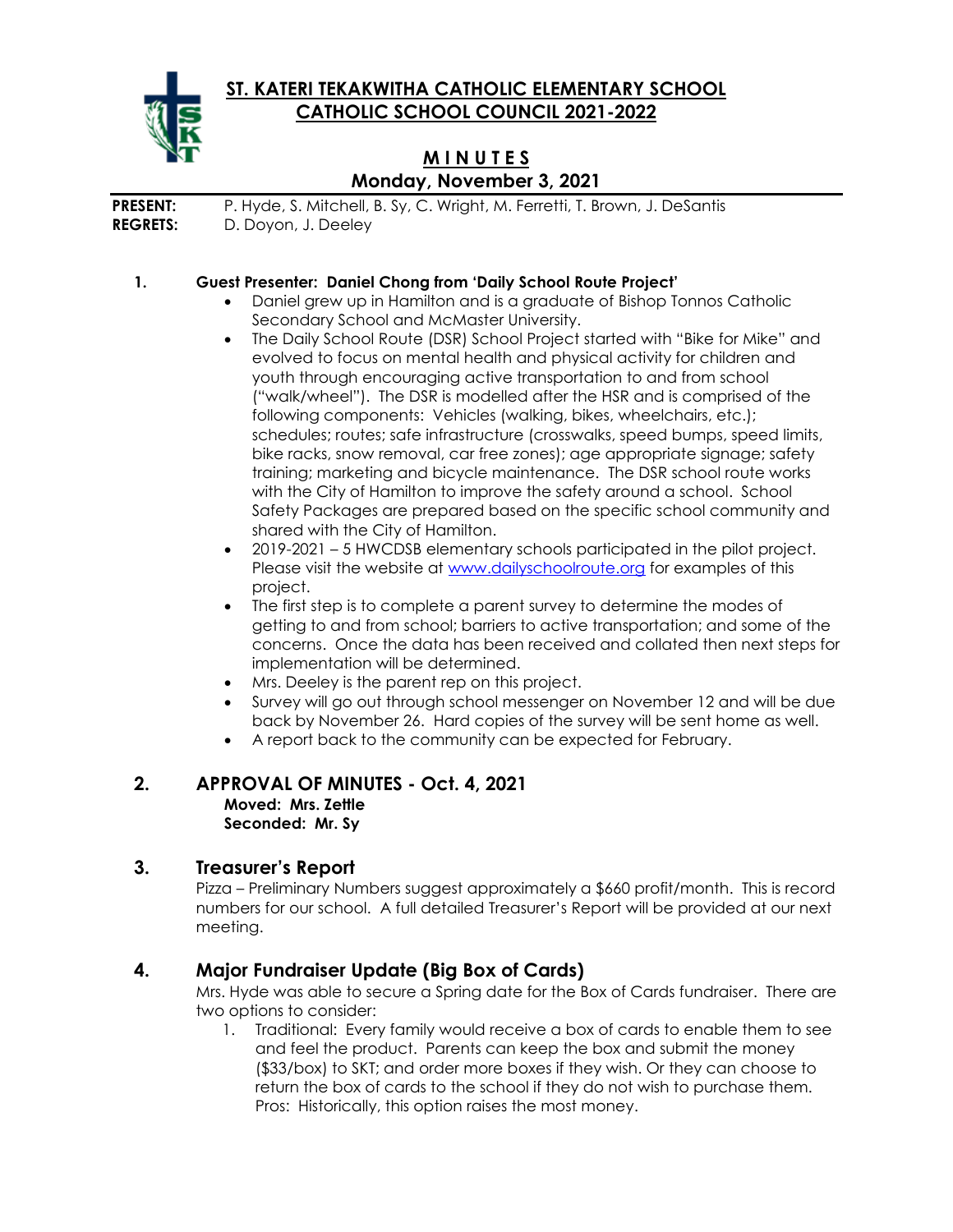Cons: Concerns about the box not being returned if no purchase made. Company offers a grace of a # boxes in this case but school would be responsible beyond the grace #.

- 2. Digital Option: A video showcasing the product is shared with parents along with a colour paper flyer to advertise. Families can purchase the box of cards. All orders will be delivered to the school for distribution.
- 3. There is no mixed option.

# **5. Minor Fundraiser Update**

### • **Fun food day:**

- o Pogo Day and Chocolate Milk for \$2.00. Will provide individual ketchup/mustard in biodegradable disposable cups, but encourage parents to send.
- **Krispy Kreme**
	- o February 8 and May 5 are booked for the order pick up days.
	- o Mrs. Hyde and Mrs. Deeley will pick up and deliver orders to the school for parent pick up.
- **Pizza**

## **6. Christmas Festivities and CSC Support**

- Student Council along with Mrs. D'Amico and Mr. Ferretti are organizing a Christmas Raffle and fund activities for the "12 Days of Christmas"
- We will also have a virtual Christmas concert with a link shared with families via the LMS page.
- CSC has offered support in any way needed. It would be helpful for CSC to support the gathering of donations for raffle prizes.

# **7. PRINCIPAL'S UPDATE:**

- **Healthy Schools OPHEA Certification [https://www.youtube.com/watch?v=-DvlutAziMI&list=PL-](https://www.youtube.com/watch?v=-DvlutAziMI&list=PL-3fUblIRJtLLOgboTjt25aKrsWKiblL_&index=1)[3fUblIRJtLLOgboTjt25aKrsWKiblL\\_&index=1](https://www.youtube.com/watch?v=-DvlutAziMI&list=PL-3fUblIRJtLLOgboTjt25aKrsWKiblL_&index=1)**
	- **i. Nutrition Program:** We receive funding from Tastebuds to provide a healthy snack 5 days/week.
	- ii. **Recess Action Plan (with Community Partner Playocracy)** Our focus is on inclusion and physical activity during recess to support students' mental health and well-being. Our team is comprised of: Mrs. Brown, Mr. Ferretti, Mr. D'Amico, Miss Gallagher, Mr. Sy (Parent), Sri and Kaitlyn (students), John Madalena (Consultant), Lynn Campanella (Playocracy)
	- **iii. Restorative Practice Student Leaders (Mr. Ferretti)**

Mr. Ferretti shared the training powerpoint used with our Grade 8 student leaders and explained how the program will work. Students have been trained to support students with resolving minor conflicts using the scripted questions and when to have and adult intervene and assist. Students will begin in December with our primary students and will work in teams of 2.

### • **Items of Information:**

### i. **Sacraments – Dates:**

- 1. November 16, Grade 8 Confirmation and
- 2. February 11, Grade 7 Confirmation.
- 3. We do not have a date for the Spring First Communion yet.